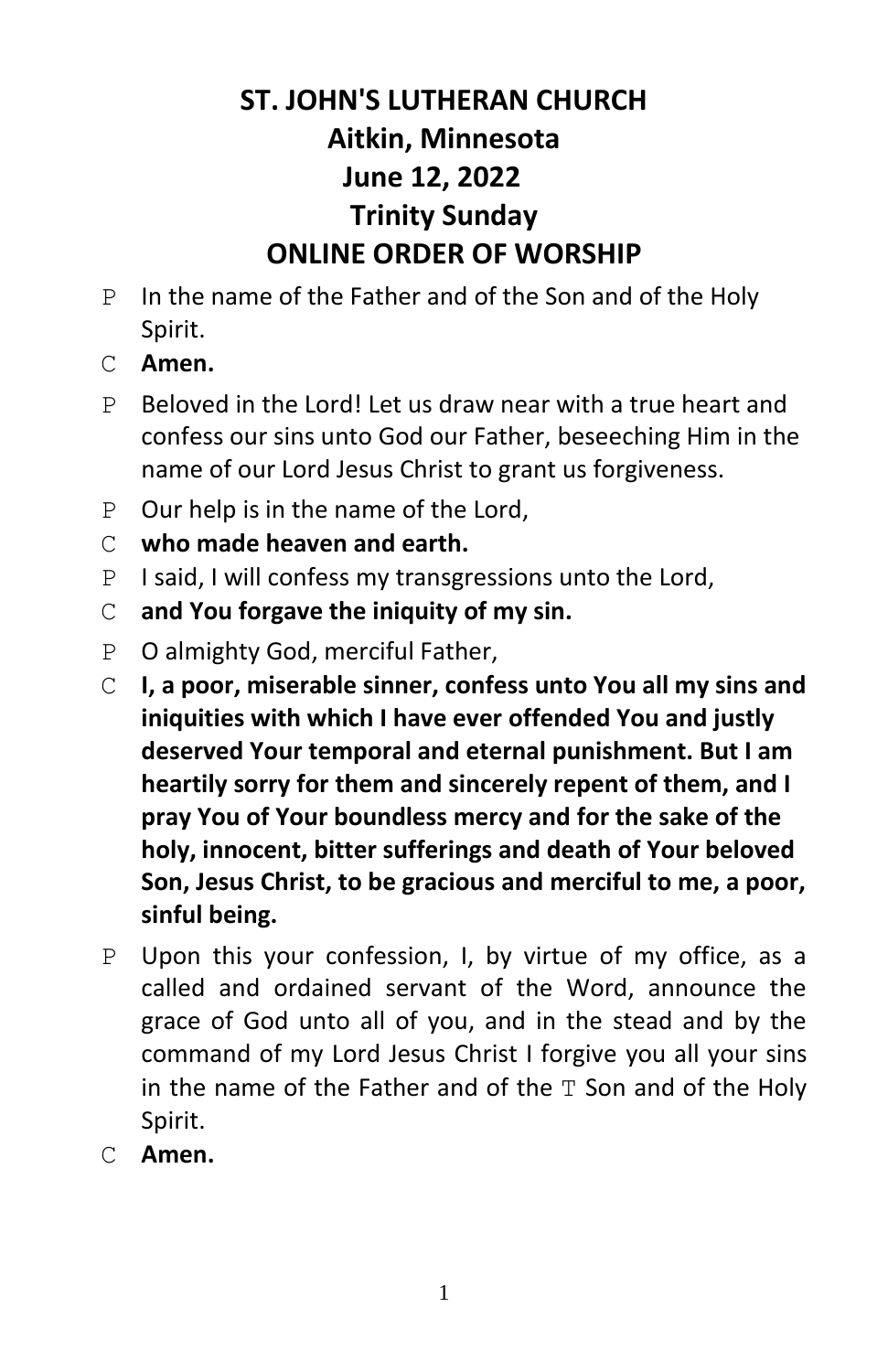**Introit**

Blessèd be the Holy Trinity and the undivided | Unity.\*

Let us give glory to him because he has shown his mer- | cy to us.

I have set the LORD always be- | fore me;\*

because he is at my right hand, I shall not be | shaken.

Therefore my heart is glad, and my whole being re- | joices;\*

my flesh also | dwells secure.

For you will not abandon my soul  $\mathsf{I}$  to Sheol,\*

or let your holy one see cor- | ruption.

You make known to me the | path of life;\*

in your presence there is fullness of joy; at your right hand are pleasures for- | evermore.

**Glory be to the Father and | to the Son**\*

**and to the Holy | Spirit;**

**as it was in the be- | ginning,**\*

**is now, and will be forever. | Amen.**

Blessèd be the Holy Trinity and the undivided | Unity.\* Let us give glory to him because he has shown his mer-  $\vert$  cy to us.

## **Collect of the Day**

P Let us pray.

Almighty and everlasting God, You have given us grace to acknowledge the glory of the eternal Trinity by the confession of a true faith and to worship the Unity in the power of the Divine Majesty. Keep us steadfast in this faith and defend us from all adversities; for You, O Father, Son, and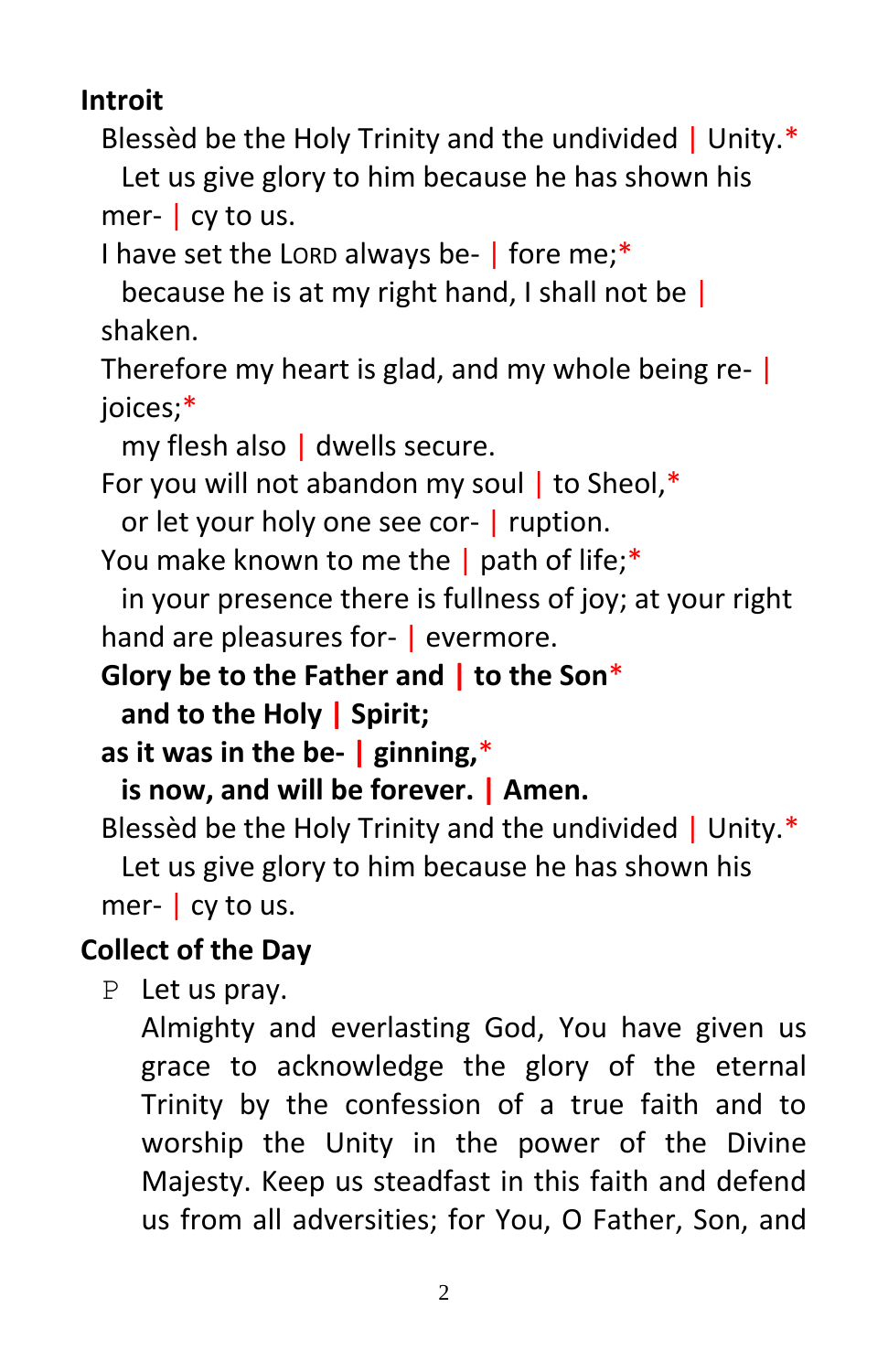Holy Spirit, live and reign, one God, now and forever.

C **Amen.**

## **Old Testament Reading** *Proverbs 8:1–4, 22–31*

Does not wisdom call?

Does not understanding raise her voice?

On the heights beside the way,

at the crossroads she takes her stand;

beside the gates in front of the town,

at the entrance of the portals she cries aloud: "To you, O men, I call,

and my cry is to the children of man. . . .

"The LORD possessed me at the beginning of his work,

the first of his acts of old.

Ages ago I was set up,

at the first, before the beginning of the earth. When there were no depths I was brought forth,

when there were no springs abounding with water.

Before the mountains had been shaped,

before the hills, I was brought forth,

before he had made the earth with its fields,

or the first of the dust of the world.

When he established the heavens, I was there;

when he drew a circle on the face of the deep, when he made firm the skies above,

when he established the fountains of the deep, when he assigned to the sea its limit,

so that the waters might not transgress his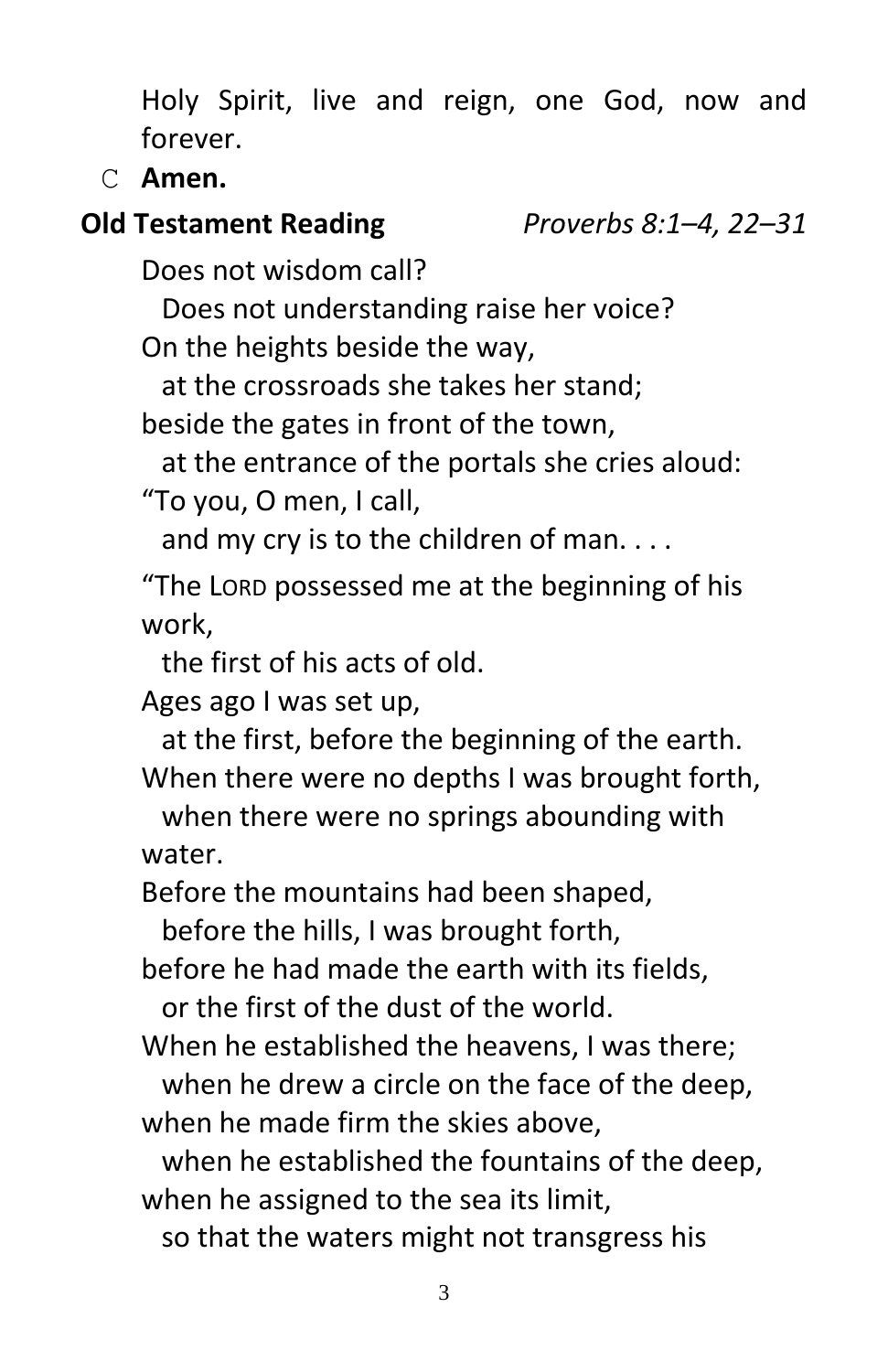command,

when he marked out the foundations of the earth,

then I was beside him, like a master workman,

and I was daily his delight,

rejoicing before him always,

rejoicing in his inhabited world

and delighting in the children of man."

A This is the Word of the Lord.

## C **Thanks be to God.**

#### **Second Reading** *Acts 2:14a, 22–36*

Peter, standing with the eleven, lifted up his voice and addressed them, . . .

"Men of Israel, hear these words: Jesus of Nazareth, a man attested to you by God with mighty works and wonders and signs that God did through him in your midst, as you yourselves know— this Jesus, delivered up according to the definite plan and foreknowledge of God, you crucified and killed by the hands of lawless men. God raised him up, loosing the pangs of death, because it was not possible for him to be held by it. For David says concerning him,

"'I saw the Lord always before me,

for he is at my right hand that I may not be shaken;

therefore my heart was glad, and my tongue rejoiced;

my flesh also will dwell in hope.

For you will not abandon my soul to Hades,

or let your Holy One see corruption.

You have made known to me the paths of life;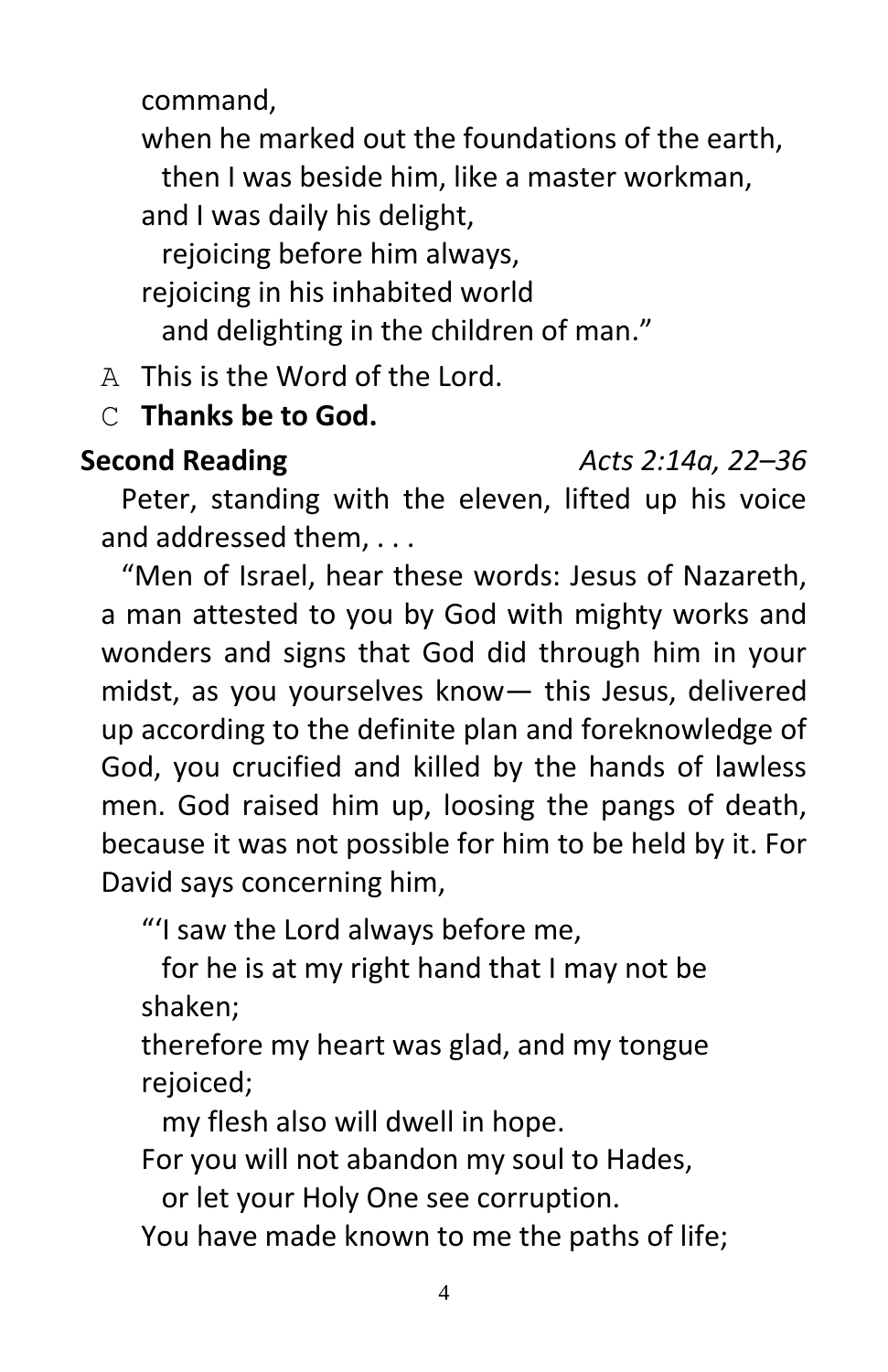you will make me full of gladness with your presence.'

"Brothers, I may say to you with confidence about the patriarch David that he both died and was buried, and his tomb is with us to this day. Being therefore a prophet, and knowing that God had sworn with an oath to him that he would set one of his descendants on his throne, he foresaw and spoke about the resurrection of the Christ, that he was not abandoned to Hades, nor did his flesh see corruption. This Jesus God raised up, and of that we all are witnesses. Being therefore exalted at the right hand of God, and having received from the Father the promise of the Holy Spirit, he has poured out this that you yourselves are seeing and hearing. For David did not ascend into the heavens, but he himself says,

"'The Lord said to my Lord,

Sit at my right hand,

until I make your enemies your footstool.'

Let all the house of Israel therefore know for certain that God has made him both Lord and Christ, this Jesus whom you crucified."

- A This is the Word of the Lord.
- C **Thanks be to God.**

#### **Holy Gospel** *John 8:48–59*

The Jews answered [Jesus], "Are we not right in saying that you are a Samaritan and have a demon?" Jesus answered, "I do not have a demon, but I honor my Father, and you dishonor me. Yet I do not seek my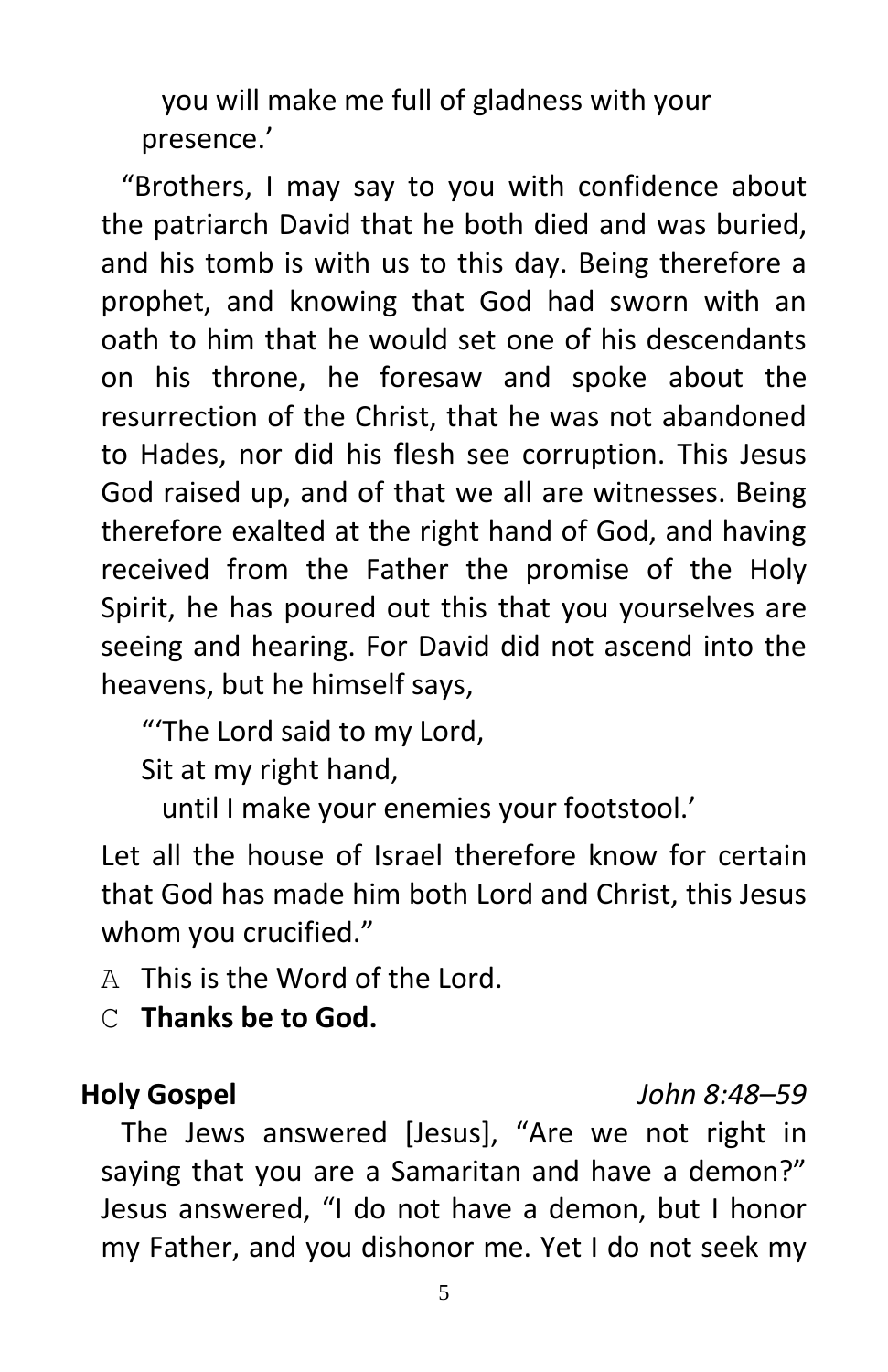own glory; there is One who seeks it, and he is the judge. Truly, truly, I say to you, if anyone keeps my word, he will never see death." The Jews said to him, "Now we know that you have a demon! Abraham died, as did the prophets, yet you say, 'If anyone keeps my word, he will never taste death.' Are you greater than our father Abraham, who died? And the prophets died! Who do you make yourself out to be?" Jesus answered, "If I glorify myself, my glory is nothing. It is my Father who glorifies me, of whom you say, 'He is our God.' But you have not known him. I know him. If I were to say that I do not know him, I would be a liar like you, but I do know him and I keep his word. Your father Abraham rejoiced that he would see my day. He saw it and was glad." So the Jews said to him, "You are not yet fifty years old, and have you seen Abraham?" Jesus said to them, "Truly, truly, I say to you, before Abraham was, I am." So they picked up stones to throw at him, but Jesus hid himself and went out of the temple.

- P This is the Gospel of the Lord.
- C **Praise be to Thee, O Christ.**

## **Apostles' Creed**

C **I believe in God, the Father Almighty, maker of heaven and earth. And in Jesus Christ, His only Son, our Lord, who was conceived by the Holy Spirit, born of the virgin Mary, suffered under Pontius Pilate, was crucified, died and was buried. He descended into hell. The third day He rose again from the dead.**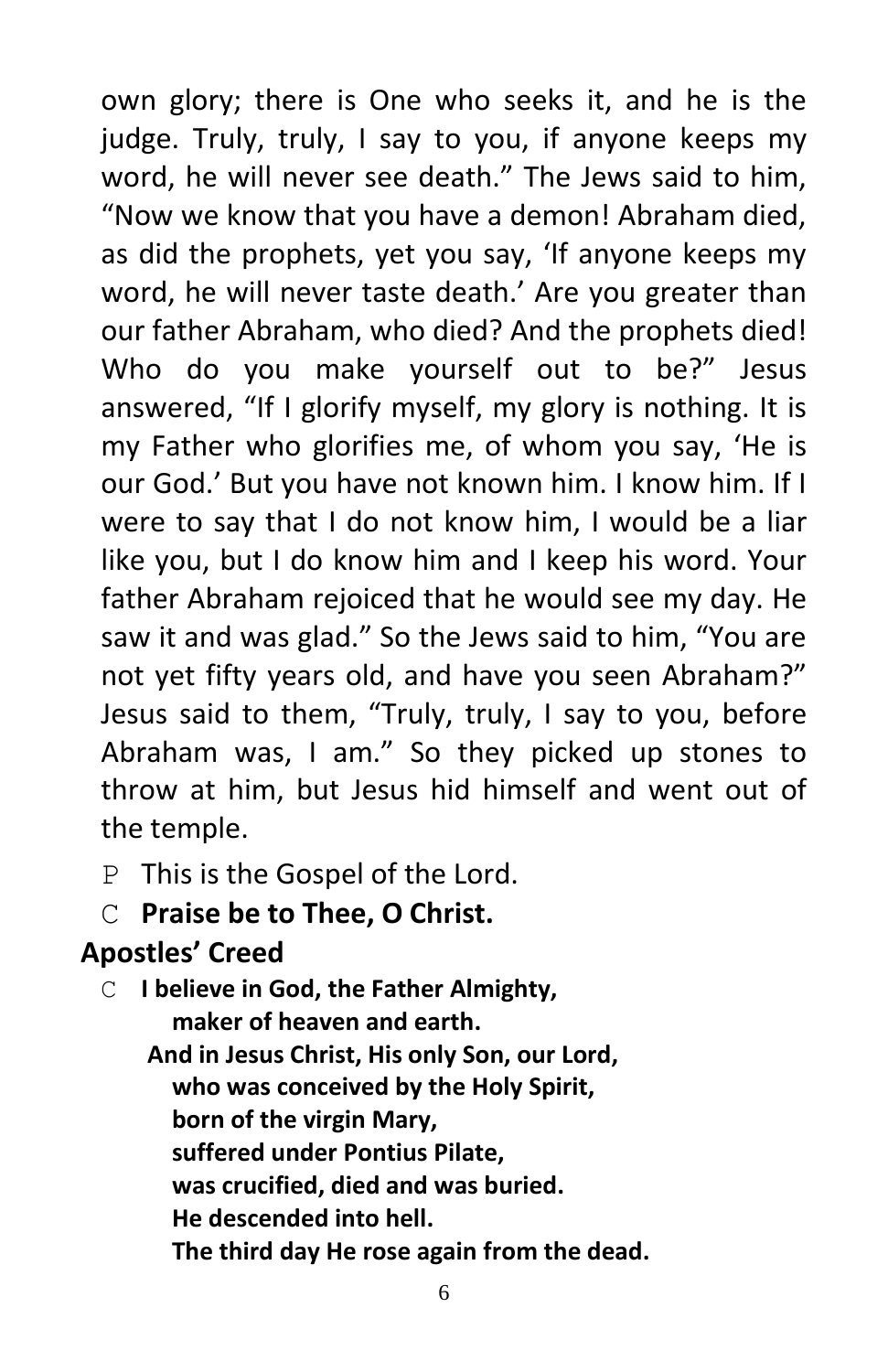**He ascended into heaven and sits at the right hand of God the Father Almighty. From thence He will come to judge the living and the dead. I believe in the Holy Spirit, the holy Christian Church, the communion of saints, the forgiveness of sins, the resurrection of the body,**

 **and the life** T **everlasting. Amen.**

# **Sermon Text – John 16::12-15**

#### **Theme – Have We Forgotten God?**

When the Nobel Prize winning writer Alexander Solzhenitsyn was boy growing up in Russia, he heard some older folks talking about why things were going so badly for their country. One of them offered this as an explanation: **"Men have forgotten God; that's why all this has happened."**

Solzhenitsyn spent fifty years of his life studying the history of Russia, reading hundreds of books and writing many books himself. At one point, he wrote, **"If I were asked to formulate … the main cause of the ruinous Revolution that swallowed up some 60 million of our people, I could not put it more accurately to repeat 'Men have forgotten God; that's why all this has happened.'"**

It's easy for us Americans to agree with his assessment. Communist Russia had forgotten God. Atheism was the official teaching of the state. "There is no god," the people were told. "Religion is the opiate of the masses," the people were told or, in other words, religion was a way of keeping the underprivileged in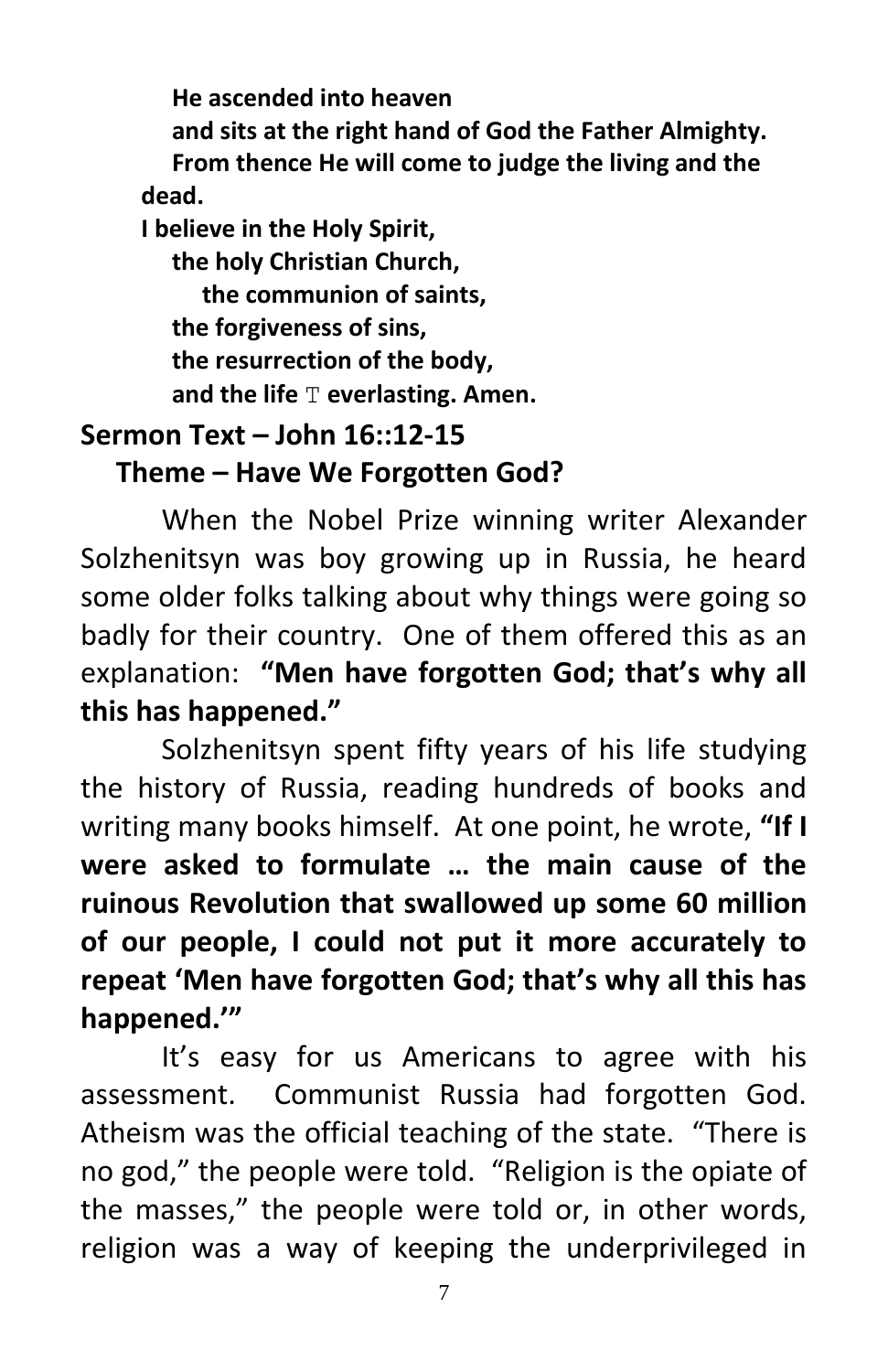check. That's what the people were taught; that's what many of them believed. Is it any wonder that the people of that nation suffered so? Is it any wonder that the people of that nation invaded Ukraine and other independent nations? It is all because "**Men have forgotten God."**

An important question we should consider is this: "Have the people of our nation forgotten God?" I think many have. I am not just talking about the attempts of some to remove the words "under God" from the pledge of allegiance. That's just one indication that **"Men have forgotten God."**

Listen to the way people talk. Some take the name of the Lord, God in vain – kids and adults. We hear it on TV; we hear it out on the street. We might even hear it in our own homes. Besides that, though, we also hear others professing their faith in other gods besides the one true God, as revealed in the Old and New Testaments. What can we say about all that? **"Men have forgotten God."**

Look at what people do. What did I read somewhere? Pornography is one of the biggest of all money-making businesses on the internet. But you don't have to go on-line to see pornographic images or hear pornographic words, it's on network and cable TV. Is it any wonder that you have young men and women who are guilty of all manner of sexual sins? It is all because that's what they have grown up with because **"Men have forgotten God."**

What about you and me? **Have we forgotten God?** If we take an honest look at our thoughts, words,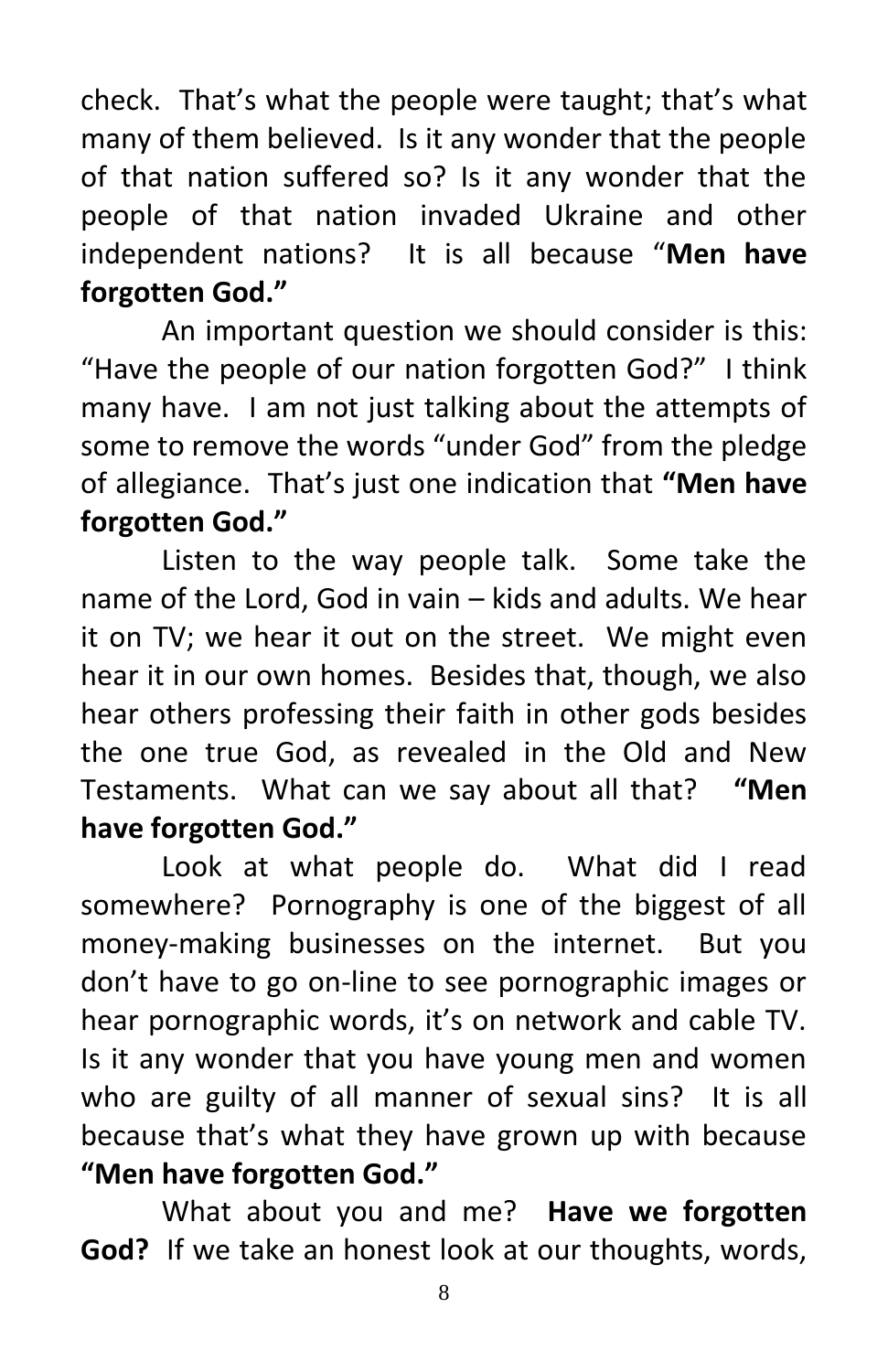and actions, there are times when we must admit **"we have forgotten God."** It is because we are affected by the world around us. We hear the message proclaimed by the words and deeds of our neighbors and are encouraged to **forget God.**

The encouragement to **forget God** is out there. That's why we need to keep on hearing a different message of encouragement. We need to counteract the message of the world with the message of the Word. That's what Jesus is talking about in our text when He says, **"when … the Spirit of truth comes, He will guide you into all truth."**

Truth – there is the truth about who God is. On this Trinity Sunday, [with the use of Athanasian Creed,] we are reminded of the truth that the only One True God is the Triune God – Three persons, one God, Father, Son, and Holy Spirit, the **"Trinity in Unity."** That's the truth about who God is.

There is another truth which the Holy Spirit guides us to and that is the truth about what God has done. Our Epistle Lesson for today points to that truth. It begins, **"Therefore, since we have been justified through faith, we have peace with God through our Lord Jesus Christ, through whom we have gained access by faith into this grace in which we stand."**

In other words, people like us who, at times, have forgotten God; people like us who because we have forgotten God deserve to have things go badly for us, now and forever, are **"justified through faith, we have peace with God through our Lord Jesus Christ."**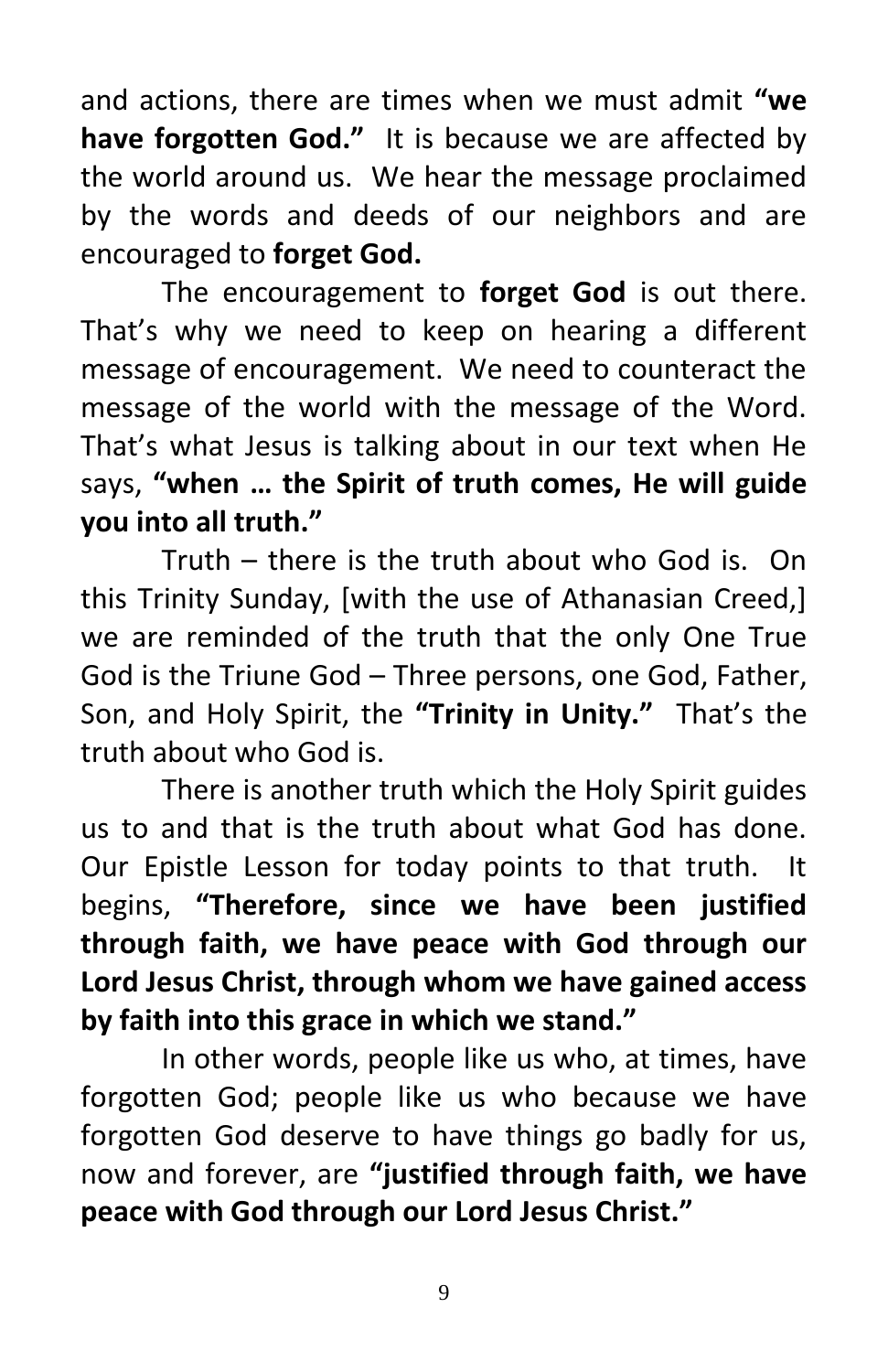Even though sinful **people had forgotten God,**  God didn't forget them. He sent His One and Only Son, who is as we confessed earlier, **"Perfect God and perfect Man,"** to **"suffer… for our salvation."** He suffered and died for us and because He did we have **"access [to God] by faith."**

That's God's message of encouragement for all of us sinners. It's a message for us to share with a world full of people who have forgotten God. With the Spirit's help we will bring God's message of encouragement to others so that they know who God is and what He has done. AMEN

- P The peace of God, which passes all understanding, keep your hearts and minds in Christ Jesus.
- C **Amen.**

## **Prayer of the Church**

Blessed Father, from You comes all that is, and we are forever indebted to Your grace for the gift of life. Receive this day our special thanks for the redemption You have provided in Jesus Christ, Your Son, and for the work of the Spirit in bringing us to know You by faith and to be adopted as Your children by Baptism into the name of the Father, Son and Holy Spirit.

Blessed Father, You desire not the death of the sinner but that all may live. Grant Your Holy Spirit, that hearing Your Word all people may be brought to repentance and may confess with us their faith in Jesus Christ as Lord.

Blessed Father, You have revealed Yourself to us in Christ, that we may know You by faith and confess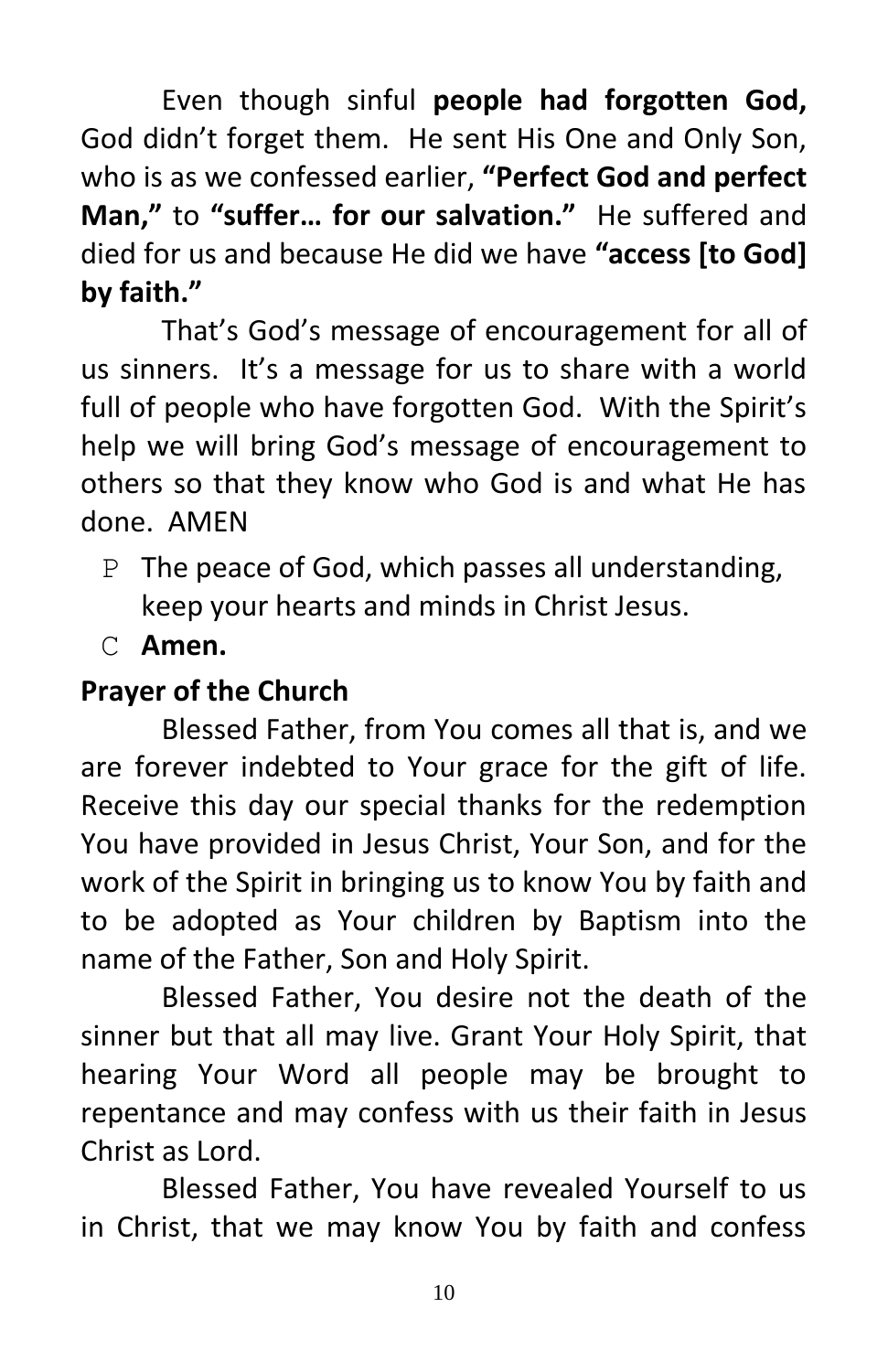You before the world. Give us Your Spirit, that all churches may confess truly and faithfully Your Word and live in harmony of doctrine and life, in anticipation of that day when we shall kneel together at Your altar.

Blessed Father, You have established marriage and sanctified the home to be a place of blessing and love. Give to parent and child the courage to love as You have loved us. Unite them in their common life by Your Spirit to know Jesus and serve Him. Bless the single with chastity, comfort the widowed, protect the orphan and defend the helpless.

Blessed Father, You guard Your world as Your own possession and have established governments and leaders to serve Your purpose. Bless our president, our governor, and all elected and appointed officials, that in their stewardship of the nation and state they may be faithful and serve honorably for our benefit.

Blessed Father, You have suffered fully the cost of love through Your Son. Give healing and peace to all the afflicted, the grieving and the dying *[especially those who have requested our prayers, including \_\_\_\_\_\_\_\_\_\_\_\_\_ and those we name in our hearts (brief silence)]*. Give them all that is needful, that they may endure their illness confident of Your presence. Supply them with grace sufficient for their every need.

Blessed Father, Your Son was the voice that spoke all things into existence, and Your grace still preserves all that You have made. You did not abandon Your people when they abandoned You, but You have delivered us by the blood of Christ. Grant us Your Spirit, that we may know Your Word and keep it in faith through all the days